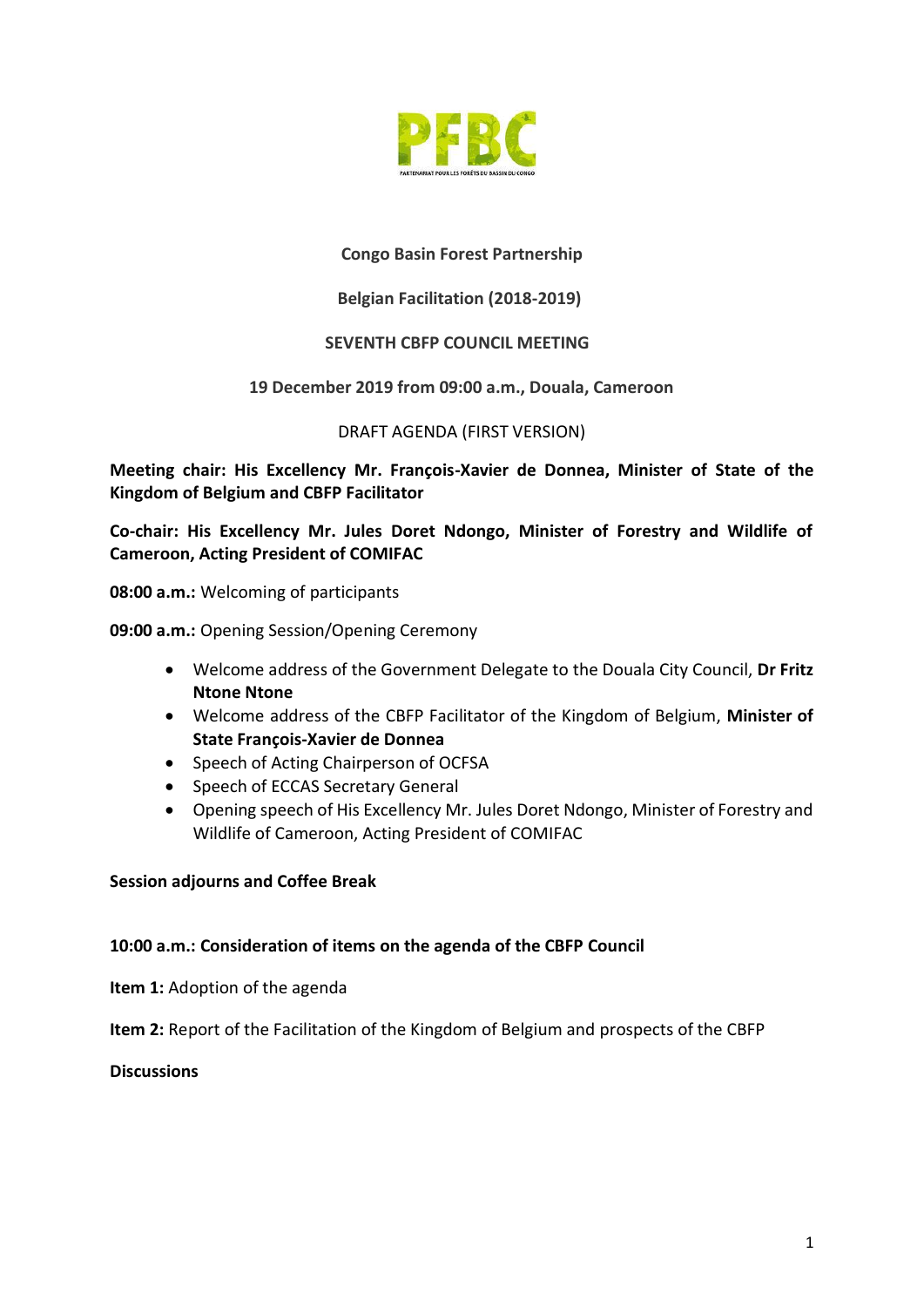**Item 3:** Report of the Follow-up Expert meeting on the International Conference on Security, the fight against Poaching, monitoring transhumance and Armed Groups circulating between the Sahel and Equatorial Africa: Way forward and next steps

# **Discussions**

**Item 4:** Report of CBFP Civil Society Day: Way forward and next steps

# **Discussions**

# **Item 5:** Reports from CBFP Colleges

- Report of the regional college: News from regional organizations: ECCAS, COMIFAC, OCFSA; Congo Basin Climate Commission.
- Report of CBFP Colleges: Each will be allowed 20 minutes to report on its activities (news), and its prospects or planned activities. **15 min will be** allowed for discussions after each presentation:
- Statement or report by Representatives of civil society (**ACRN, CPR CEFDHAC**)
- Statement by the Representatives of international NGOs (**AWF, WWF**)
- Statement by the Representatives of the private sector (**ATIBT, Earthworm/TFT**)
- Statement by the Representatives of Scientists and Training (**CIFOR, IRET**)
- Statement by the Representatives of Multilateral organizations (GVTC, UNESCO)
- Statement by the Representatives of financial partners (US, European Union)

# **Discussions**

**Item 6:** Presentation on the activities of the Ministry of Forestry and Wildlife (MINFOF) of Cameroon and roadmap of the Acting Presidency of COMIFAC

**Item 7:** Any other business and Conclusions

# **Session adjourns**

# **Closing of the Seventh Meeting of the CBFP Governing Board**

- Speech by the CBFP Facilitator of the Kingdom of Belgium, **Minister of State François-Xavier de Donnea**
- Closing remarks by **His Excellency Mr. Jules Doret Ndongo, Minister of Forestry and Wildlife of Cameroon, Acting Chairman of COMIFAC**